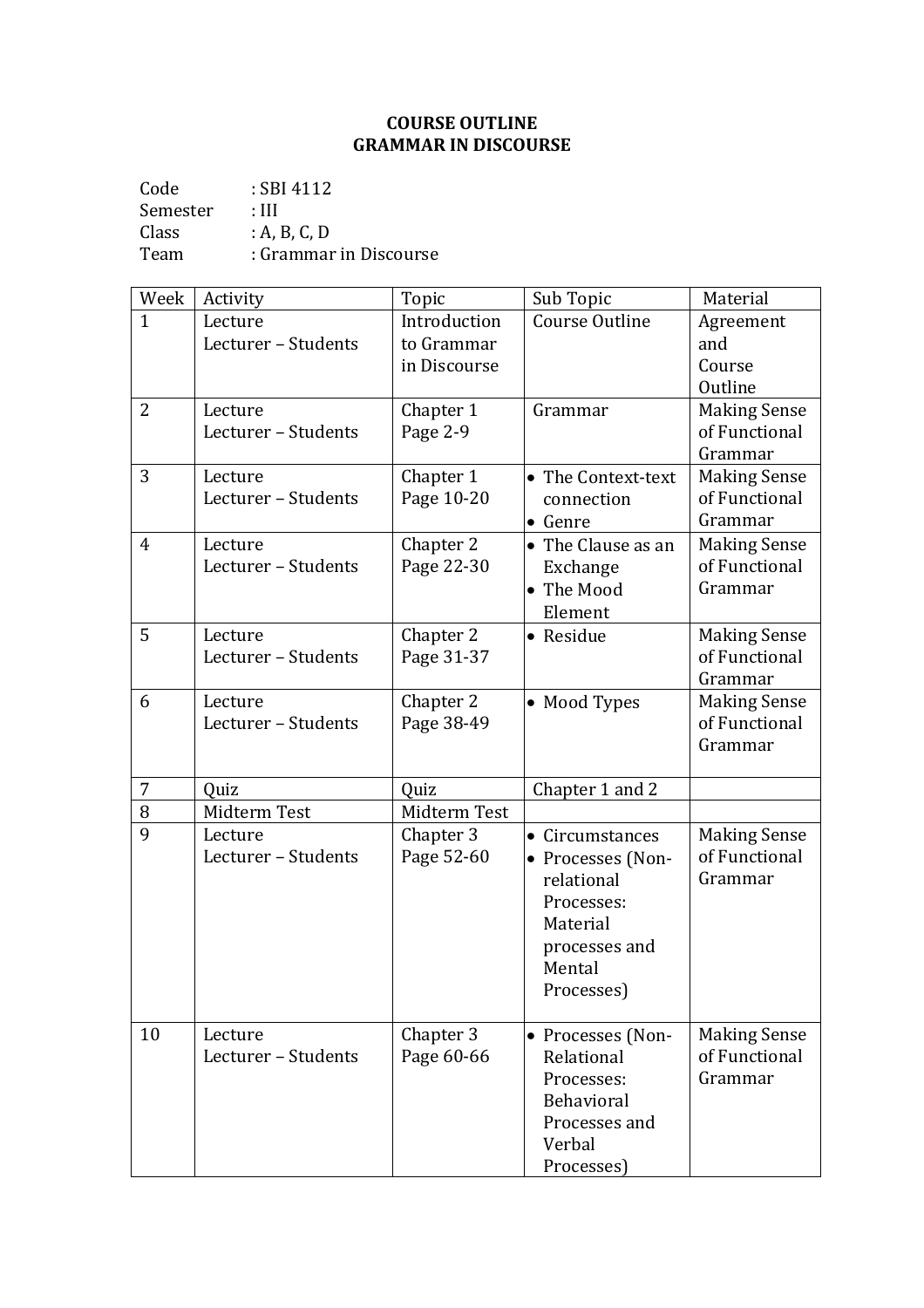| 11 | Lecture<br>Lecturer - Students  | Chapter 3<br>Page 67-75  | Processes<br>$\bullet$<br>(Relational                                                                                       | <b>Making Sense</b><br>of Functional                       |
|----|---------------------------------|--------------------------|-----------------------------------------------------------------------------------------------------------------------------|------------------------------------------------------------|
| 12 | Lecture<br>Lecturer - Students  | Chapter 3<br>Page 76-80  | Processes)<br>Extra<br>$\bullet$<br>Participants and<br>Causation                                                           | Grammar<br><b>Making Sense</b><br>of Functional<br>Grammar |
| 13 | Lecture<br>Lecturer - Students  | Chapter 4<br>Page 81-88  | Clauses and<br>$\bullet$<br>clause<br>complexes:<br>Clause vs<br>Sentence and<br>Recognizing<br>Clause<br><b>Boundaries</b> | <b>Making Sense</b><br>of Functional<br>Grammar            |
| 14 | Lecture<br>Lecturer - Students  | Chapter 4<br>Page 89-100 | • Clause<br>complexes                                                                                                       | <b>Making Sense</b><br>of Functional<br>Grammar            |
| 15 | Practice<br>Lecturer - Students | Review                   |                                                                                                                             | <b>Making Sense</b><br>of Functional<br>Grammar            |
| 16 | <b>Final Test</b>               | <b>Final Test</b>        |                                                                                                                             |                                                            |

Assessment:

- 1. Structured Assignments (15%)
- 2. Quizzes (20%)
- 3. Active Participation (10%)
- 4. Mid-term Examination (25%)
- 5. Final Examination (30%)

The following is the grading scale for the course:

| 81-100 | А    | 4.00 |
|--------|------|------|
| 76-80  | -B+  | 3.5  |
| 71-75  | В    | 3.0  |
| 61-70  | $C+$ | 2.5  |
| 56-60  | C    | 2.0  |
| 51-55  | D+   | 1.5  |
| 45-50  | D    | 1.0  |
| 0-44   | E    | 0    |

## **Requirements: 80% of course attendance**

Agreement: